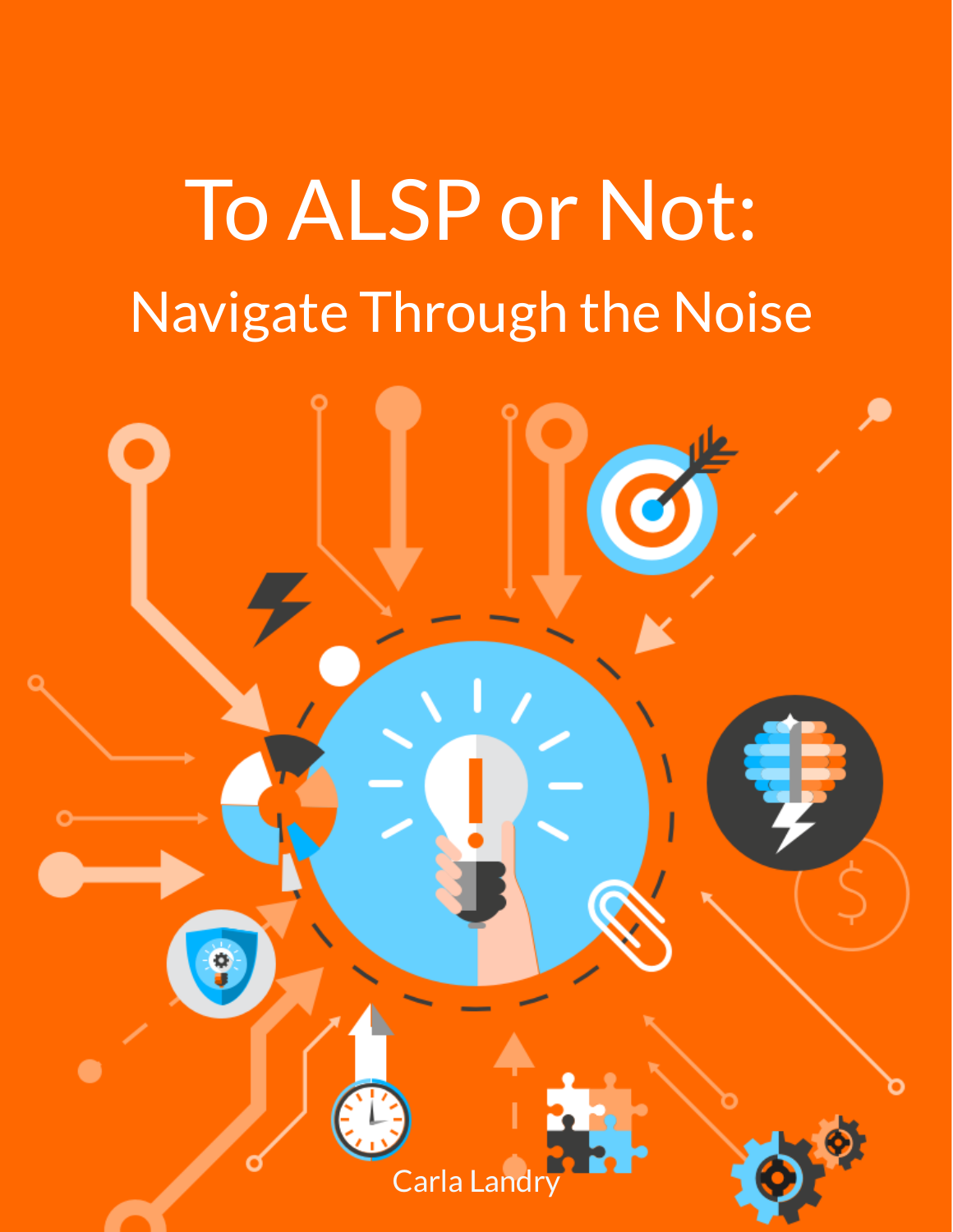# Table Of Contents

| ALSPs: Like Good Hand Hygiene for the Legal Industry                | $\overline{2}$ |
|---------------------------------------------------------------------|----------------|
| Herding Cats: Focus on the End Game                                 | $\mathcal{S}$  |
| <b>Empowering Lawyer Personalities for Successful Legal Process</b> |                |
| Improvement                                                         | 5              |
| To ALSP or Not. It's Just Part of the Question                      | 8              |
| <b>About the Author</b>                                             |                |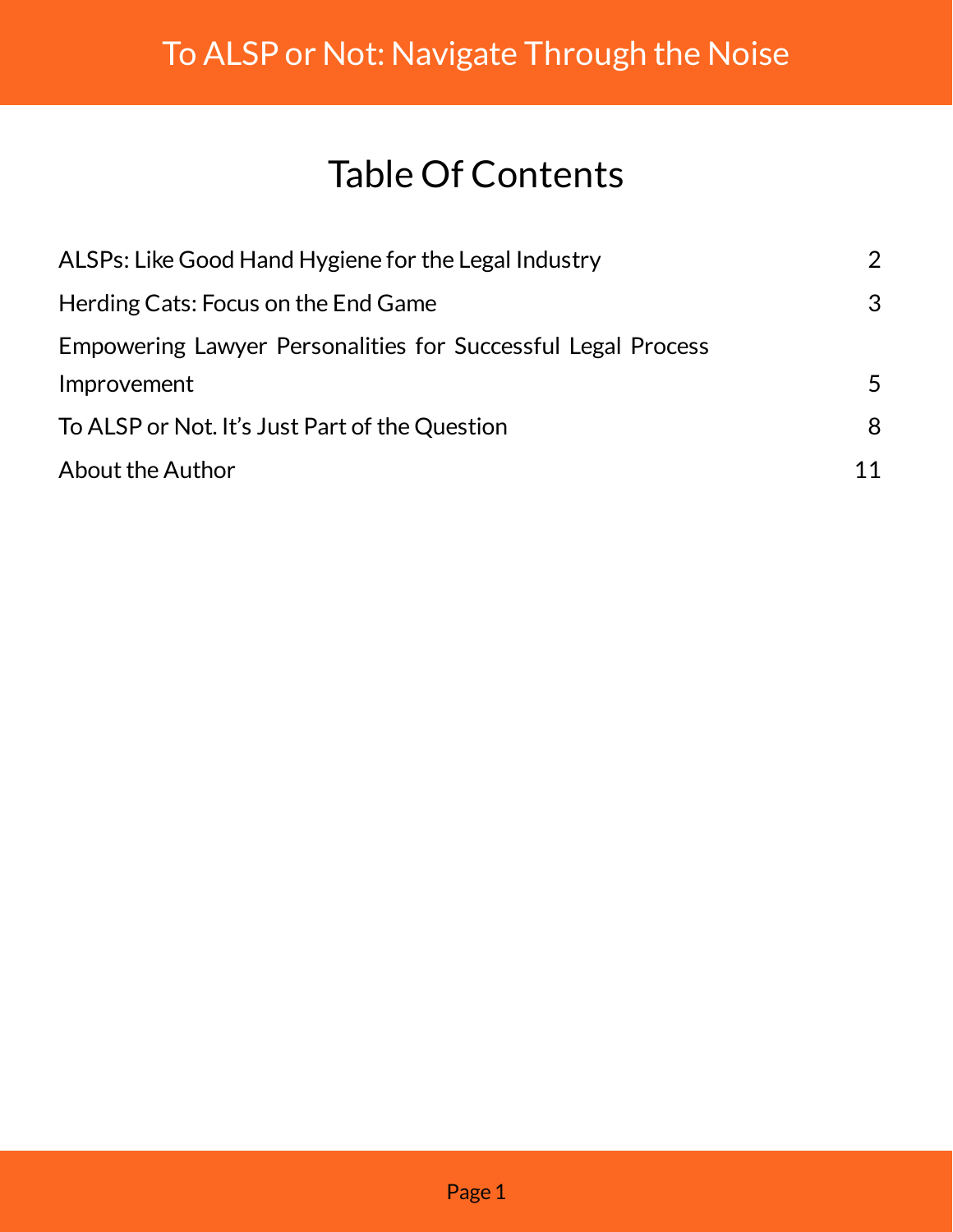# <span id="page-2-0"></span>ALSPs: Like Good Hand Hygiene for the Legal Industry

When my son was born, he was only four pounds. So he had to spend a few days in the NICU learning how to breathe, swallow, all of that important baby stuff. Each time I entered the nursery, I had to follow the instructions posted at the handwashing station as carefully as a surgeon preparing to enter the operating room.

It never occurred to me to question the process. I simply followed it. My only goal was to pass through the doors that led past babies the size of small bread loaves, to my son's side. As a new mother, that checklist of handwashing steps gave my postpartum brain one less thing to think about. The process was efficient, effective, and, if one can be considered proficient at handwashing, I earned a gold star. I never had to think about whether I had used enough soap, scrubbed the folds of my knuckles, or touched anything I shouldn't.

I've thought about that handwashing process throughout the pandemic. It's a simple process. Yet research suggests that we are surprisingly casual about hand hygiene. So, if during the Covid-19 crisis, global agencies like the CDC and experts like Dr. Sanjay Gupta, felt it was beneficial to break down the handwashing steps for us, they had good reason. We had enough on our minds. And most of us simply followed the guidelines.

What does handwashing have to do with law firms? Not much. But it does provide a gentle segue into a process discussion. Phrases like process improvement can send a shiver of revulsion through the most valiant of attorneys. Of course, some people are fond of processes. Many lawyers and other professionals, however, believe they don't need to be told how to perform their jobs. Great…then we're on the same page because legal training isn't the goal of process improvement.

To understand better how this discussion is relevant to the practice of law we can look at ALSPs. Currently, there seems to be a lot of noise surrounding ALSPs. Why all the fuss? They have found a better, faster way to provide some types of legal services. Clients appreciate that. ALSPs are increasingly encroaching upon the space that was once the exclusive domain of lawyers, including Big Law.

Here's why: Everything is a process.

A process is simply the steps and the actions we take to get things done. Not every process is created equally. Some are more artsy and nuanced. Others require a great deal of expertise. But they are processes nevertheless. The process is never the end goal. Rather, processes provide the means to an end. Once you break work into processes, those processes can be improved. Improve the process and you save your mental energy for those actions that require legal and professional expertise.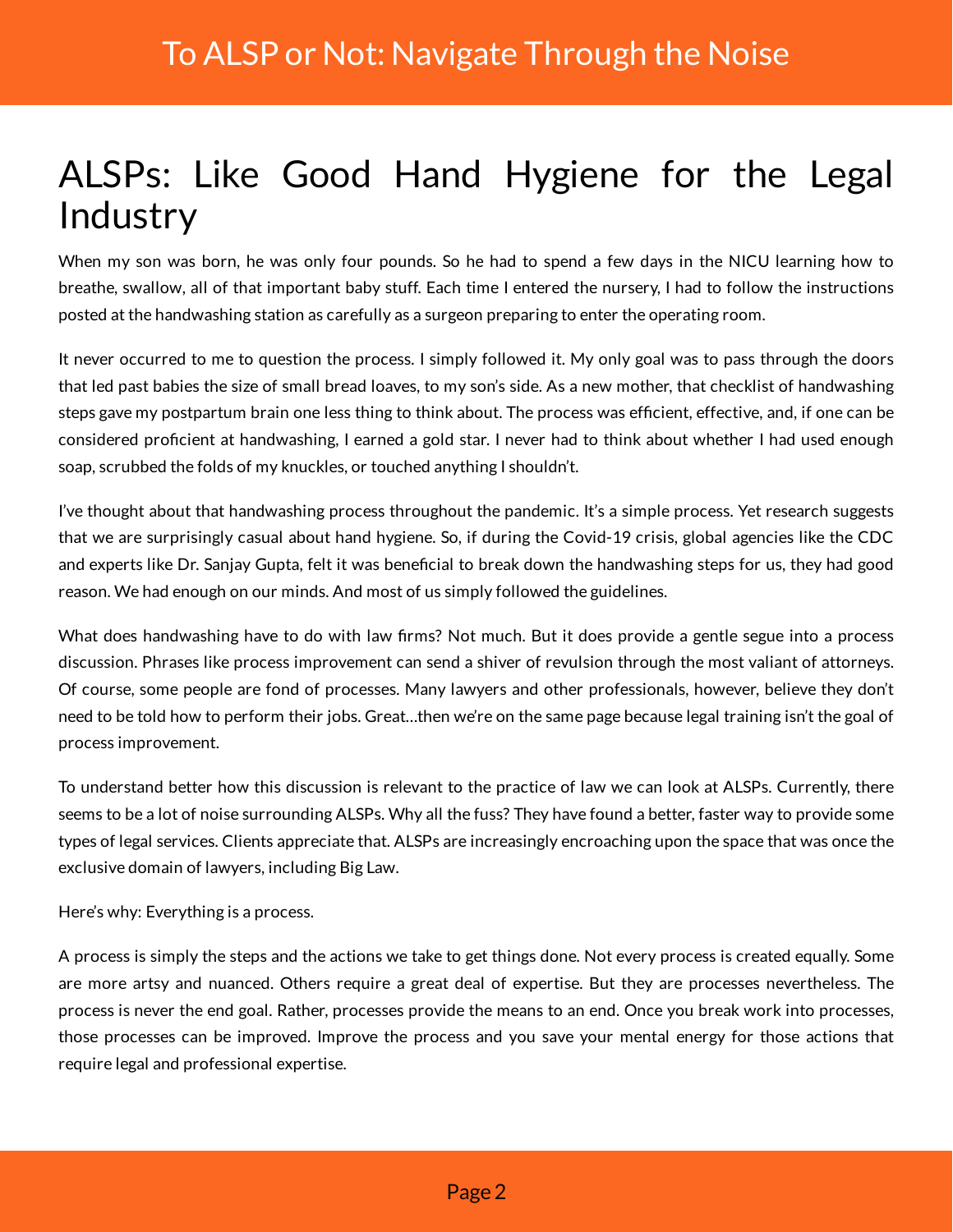The thing that makes ALSPs work is that they have mastered the art of effective and efficient processes, even for some of the more challenging legal work. Law firms aren't ALSPs. But they can learn from the process model. However, it's easier said than done. The business model is different. The incentives are different. You can have world-class processes and find that not everyone is motivated to follow them.

When my son was born, I had to go through that handwashing process every time I entered the doors of the NICU. So as I happily stood at the hospital sink singing the Alphabet Song to myself and floating on puffy clouds of baby love, I didn't need to think about anything else. Just my kid.

When process improvement is introduced to a firm, it's not about the process. It's about focusing on the end goal. So, how do you get all cats herded in the same direction?

# <span id="page-3-0"></span>Herding Cats: Focus on the End Game

Law firms don't really have a choice. They used to. When markets were stable and profits were rising across the industry, it was difficult to make a compelling case for change. Never mind that many that did are in enviable positions right now. In the current destabilized economy, the need for process reform is more urgent than ever. Yet, even in the midst of the pandemic, there is and will continue to be significant resistance among lawyers to changing from what some corporate minds refer to as the cost-plus business model.

Firms are no longer able to just cut expenses on their way to profitability, if they ever could. It's not a sustainable model. So something's got to give. The answer lies in improving processes. We've been counting down from three for many years, but we really, really mean it this time. The case is clear. Now the only question is: How do we herd the cats in the same direction?

Remember, processes simplify life. Hand washing wasn't about the NICU process; it was about my son. Not everyone can be giddy about processes. Even as a process guru, I understand that there are quite a few things more exciting than process. But now is the time to stifle that yawn and tackle those processes anyway. Legal Process Improvement (LPI) is about delivering value to clients. In the end, value drives profit.

In the past, I've talked about resistance to LPI either because, in addition to being overwhelmed by the thought of all those processes, lawyers can be a troublesome lot when it comes to change.

That brings us to herding cats. Lawyers have some unique personality traits in common, as revealed by Dr. Larry Richard, in his research using the Caliper Profile. Lawyers aren't like everyone else. Surprise. In order to get each one of these highly analytical and independent thinkers going in the same direction, you'll need to *start* by laying the foundation behind the scenes. You'll need to create buy-in.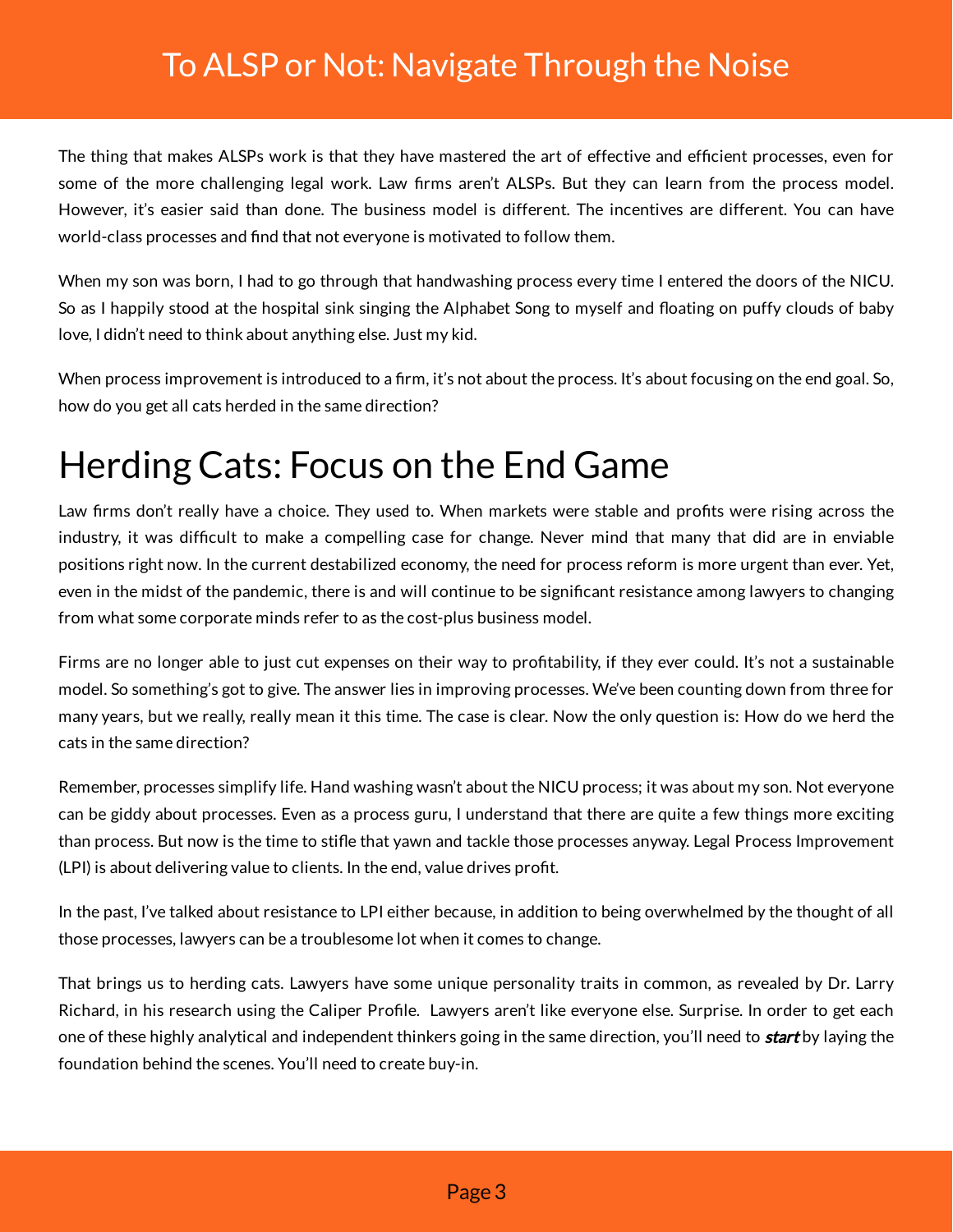There are many ways to approach this challenge, but you'll have the best chance for success if you build an alliance. Once you have support from a few, it will be easier to garner support from the masses. Laying the foundation is a three-step process (there's that word again), which like most other three-step processes, requires a fair amount of planning:

- 1. Start by finding the lawyers who wield the most influence. This does not simply mean equity partners. It also does not mean just the rainmakers. You will likely find that the influencers are both rainmakers as well as other lawyers who lead, both formally and informally. Don't shun the latter group of informal leaders. And don't select your influencers based solely on their ability to bring in business. Any of your firm leaders can be equally effective in proselytizing for the cause.
- 2. Hold private discussions with each influencer to explain the overall vision and goals. Start with the need to solve a specific problem framed in terms that the influencer understands. *Is it profit? Is it time? Is it disliking* being told what to do? You're seeking buy-in to new ways of getting work done. This isn't a discussion about process. Stay out of the weeds for now.
- 3. Confirm that you have buy-in. You cannot assume that because you thoroughly explained your position and you're getting affirmative "I hear you" signals that you have agreement. Buy-in is more than a head nod. If the response is less than enthusiastic, you haven't closed the deal. Address the issues that prevent buy-in. Unless you have wholehearted agreement among the influencers, you're unlikely to get the group to go along. Rethink how you've presented the case for change.

Once you have a few good champions who have influence within the group, you are ready to spread the word. Understanding lawyer personalities can help you determine how to craft your messages. One size won't fit all. But we can leverage what we know about the personality similarities among lawyers to increase the odds of getting all cats moving in the same direction. These common traits can help you tailor your strategies to be most effective while you groom the influencers who can make change happen.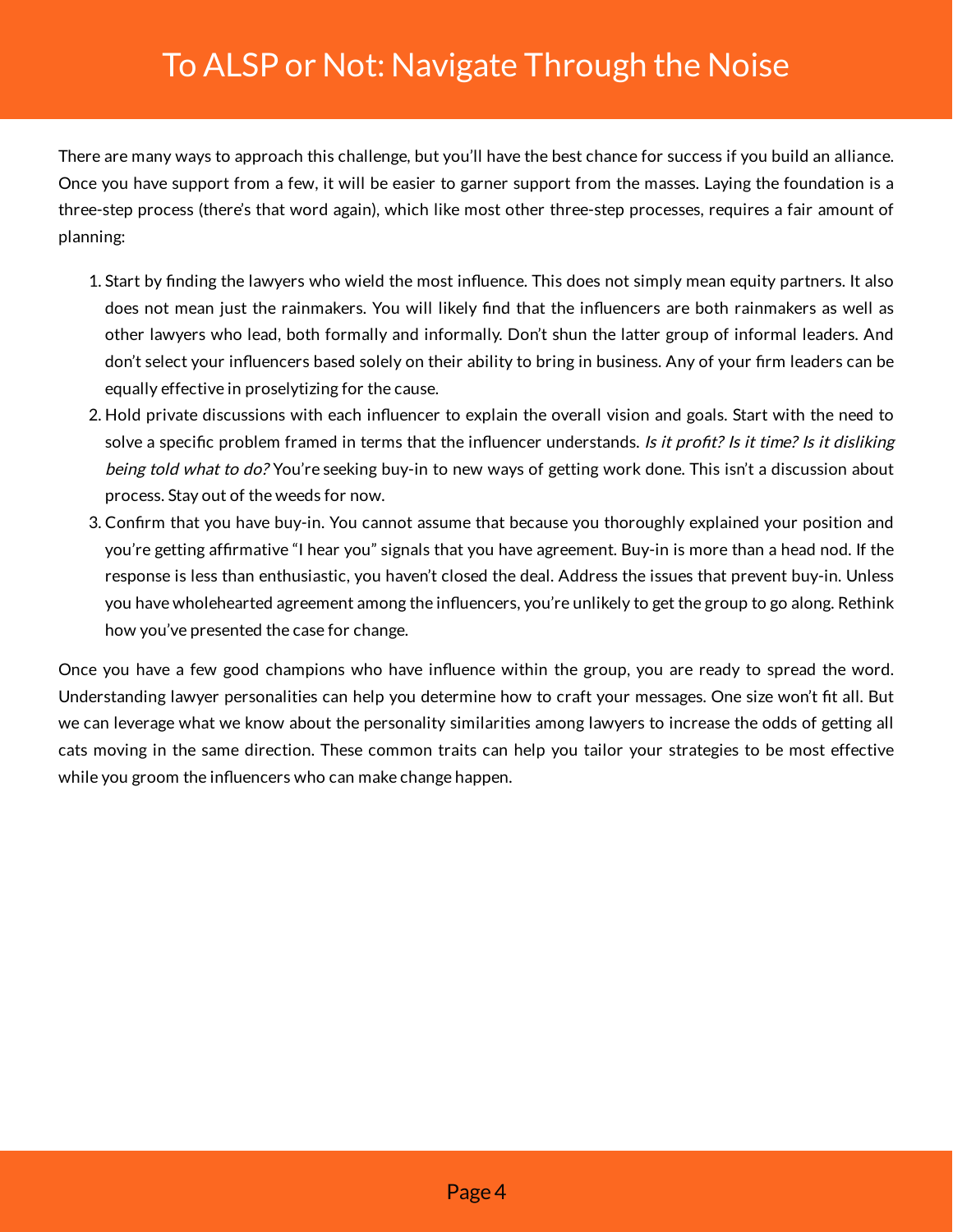### <span id="page-5-0"></span>Empowering Lawyer Personalities for Successful Legal Process Improvement

People really crave normalcy right now. Yet, here you come with a new initiative. But despite everything, this may be the perfect opportunity for your firm to take a different approach. If you have a strong sense of purpose and a solid plan, they may overlook the fact that your initiative comes with a healthy dose of change. Indeed, the evolving competitive landscape underscores the need to adapt your strategies to a new reality.

We've talked about process improvement. As ALSPs increasingly cross over into coveted law firm territory, they are doing many of the things that law firms have traditionally done, only faster and cheaper. We've discussed how to create momentum for your process initiative by building an army of influencers. These influencers are evangelists for the cause, ready to make change happen among a group of highly intelligent lawyer types, each intent on going their own direction.

Although we've used the term herding cats, lawyers may not be as challenging as you believe. In actuality, they have a number of key attributes in common. Lucky you to be working with a professional group that is so clearly delineated by a cluster of personality traits you can use to create success for your initiative.

Do lawyers have the characteristics to support change? Conventional wisdom tells us they may resist movement away from the status quo. But, then, change is a challenge for most people.

It turns out that lawyers as a group share a number of personality traits in common. We don't assign judgement to these traits: Any trait, whether good or not, can be problematic when carried to extremes. Rather, we seek to use the knowledge that we have gained over the years. Embedded in this knowledge of how lawyers are generally wired is a treasure trove of information on motivating people and building the buy-in for change.

Our friend and colleague Dr. Larry Richard has used the Caliper Profile over a period of more than two decades. According to his research, lawyers are differentiated from the general population on some key measures. So, just what do we know about lawyers and how can this knowledge help build further buy-in for change? Think in terms of customizing strategies that take into consideration these unique personality characteristics and help ensure the success of your initiative.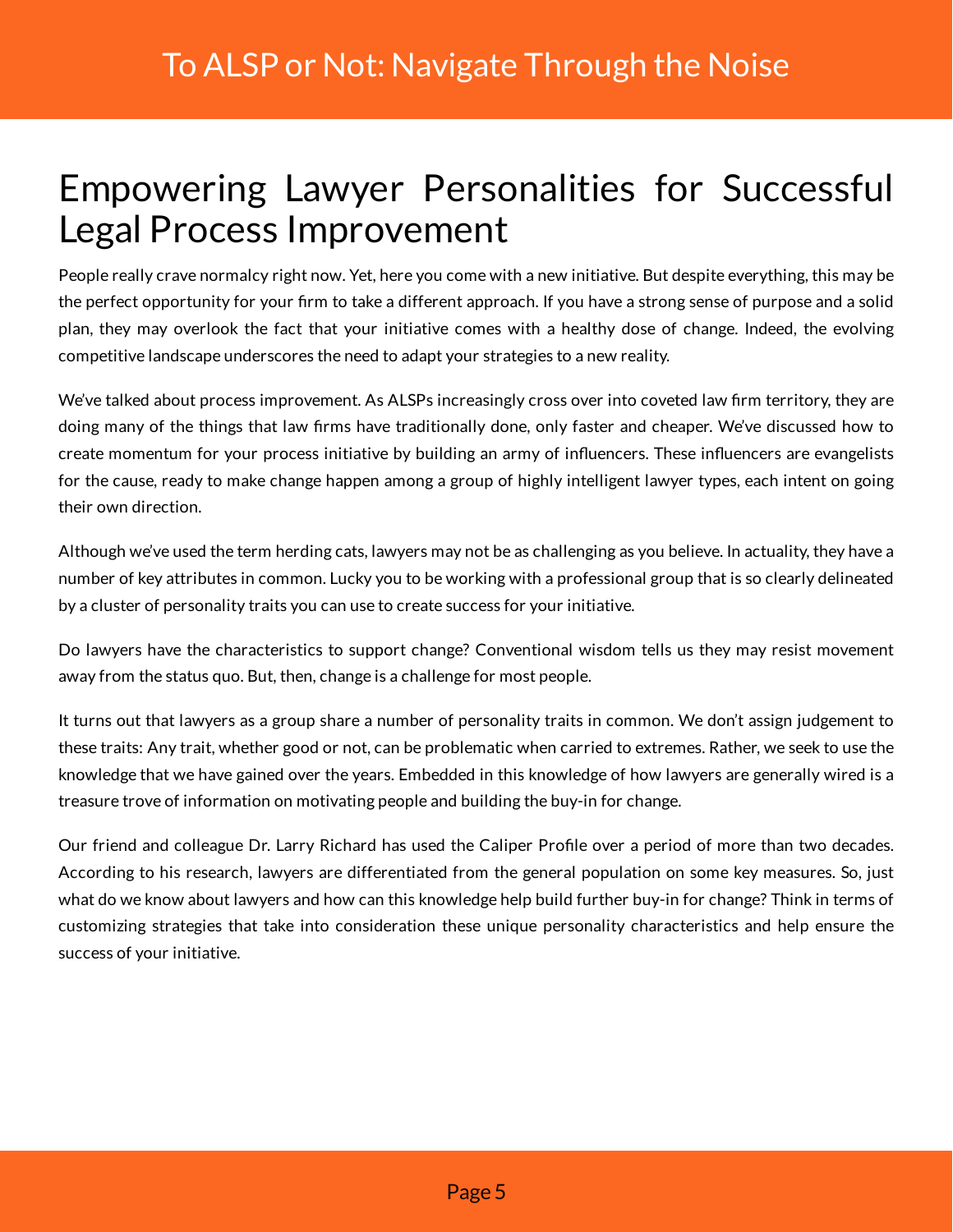#### Stubborn Bank Customers

Some of you may remember a time when you had to actually go into the bank. Getting customers to use ATMs wasn't easy back in the 80s. Customers didn't know anything about the clunky new technology and, besides, the tellers gave out lollipops to the kids. For some, the messaging seemed obvious. It was much easier to get \$100 from a curbside machine than to enter the bank, stand in line and deal with the teller. The ATM was open 24/7. Easy right? Not so fast. For a large group of relationship-oriented people, there was a stubborn and persistent pull to go inside. So the messaging needed to be different. It all comes down to personality characteristics and personal motivation.

#### Lawyer Personality Traits

So what does this have to do with your lawyers? Plenty. Dr. Richard identified unique personality characteristics that you can use to better understand the messaging that resonates with your firm. A few of them can directly impact your ability to propel your process improvement initiative forward: They are autonomy, skepticism, urgency and abstract reasoning.

#### Autonomy

In the book Drive: The Surprising Truth About What Motivates Us by Daniel H. Pink, autonomy is described as the desire to direct our own lives. As a group, lawyers are high in autonomy. This isn't the same as lonesome cowboy independence. Autonomy and interdependence are not mutually exclusive. They can coexist. Rather, the lawyer brand of autonomy is an innate capacity for self-direction. It's about empowerment. Lawyers who are high in autonomy prefer to act with choice. You're speaking their language when you give more control rather than take it away.

Bottom line for the highly autonomous: Your highest performing lawyers do not want to be driven by process. Make sure that your lawyers are involved in designing processes that give them greater control, rather than take it away.

#### **Skepticism**

Skepticism is defined as having an air of doubt or incredulity. Psychologists generally agree that healthy skepticism is a good thing. It may be particularly beneficial for lawyers because they have it in large supply. It's part of what makes them good lawyers. Skeptics ask the questions that drive new thought processes and inspire next-generation thinking. But the problem is that highly skeptical people challenge pretty much everything. Innovators? Agents of change? Probably not what comes to mind when you think of skeptical lawyers. But your skeptics are a valuable source of institutional knowledge. They can drive you to distraction… and success.

Bottom line for the highly skeptical: You cannot be too realistic for skeptics. Don't repress the outlier opinions or try to silence the opposition. Provide a way to voice dissent by setting the ground rules upfront for how you'll disagree.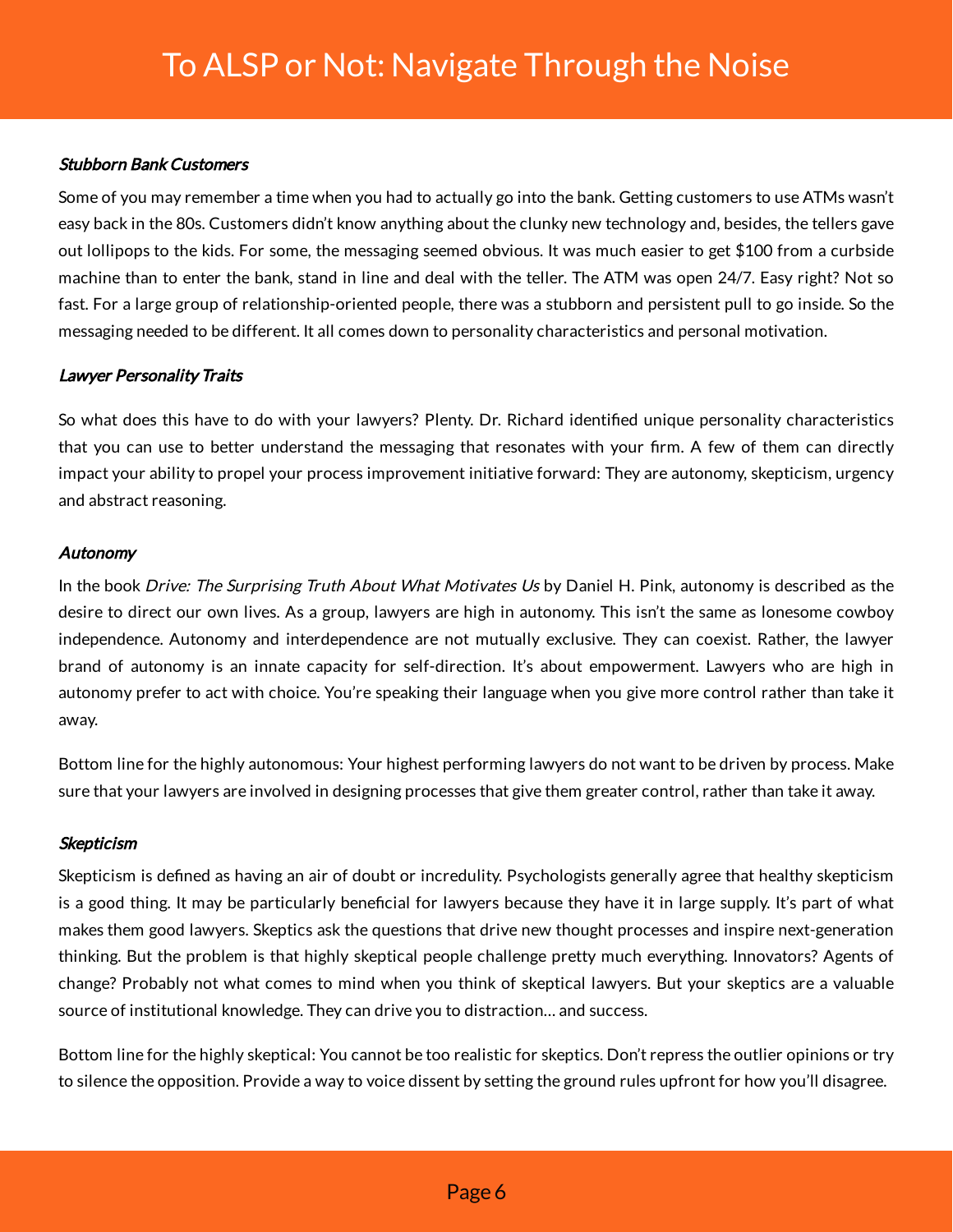#### **Urgency**

Urgency, as a personality trait, is the strong desire to resolve issues. That's great news, right? After all, one of the basic tenets of change management is the need to create a sense of urgency. Urgency is the oil that moves the machinery of change initiatives. It prods people from things-are-fine complacency to get-'er-done crusaders for the cause.

So, how does urgency manifest in the legal environment? Admittedly, it can include overly-aggressive behavior and a low threshold for frustration. When lawyers come across as impatient, they may be unwittingly exhibiting the dark side of the sense of urgency. Yet, urgency, when correctly channeled can be quite positive. After all, absent a sense of urgency, nothing happens. People with a high sense of urgency have an inherent need to rack up the maximum number of accomplishments in minimal time. They get stuff done.

However, this doesn't mean that the things that get done are optimized. Urgent lawyers are not inclined to look at the process. After all, that would require taking time away from the actual doing. Urgent people, however, are predisposed to want to use efficient processes. Once you channel this urgency into your initiative, you can sit back and watch change happen.

In order to do this, though, you'll need to keep in mind the following:

- Build your change initiative with plenty of milestones that signal progress and satisfy the need to accomplish.
- Show urgent lawyers how the proposed change will help them get what they want... faster and better, leading to happier clients.
- Reflect an attitude of urgency back at them in your speech, your actions, and even in your body language.
- Go into overdrive to remove the obstacles to their success.
- Trumpet successes and outline their achievements at every opportunity.

#### Abstract Reasoning

Lawyers typically also have in abundance, another useful personality trait, abstract reasoning. Abstract reasoning includes the ability to analyze disparate bits of information, finding patterns and relationships that facilitate the solving of complex problems. Lawyers who are highest in this trait can be a huge asset to your practice group. They bring strong problem-solving abilities and they can help you think more creatively about solutions.

Abstract reasoners can play the role of devil's advocate to perfection. Of course, you already know that such advocacy is often punctuated by the need to question everything. You can, however, put this creative energy to good use by charging your abstract reasoners with finding answers for the thought-provoking questions they raise. This not only builds engagement, but it also increases advocacy within the practice group.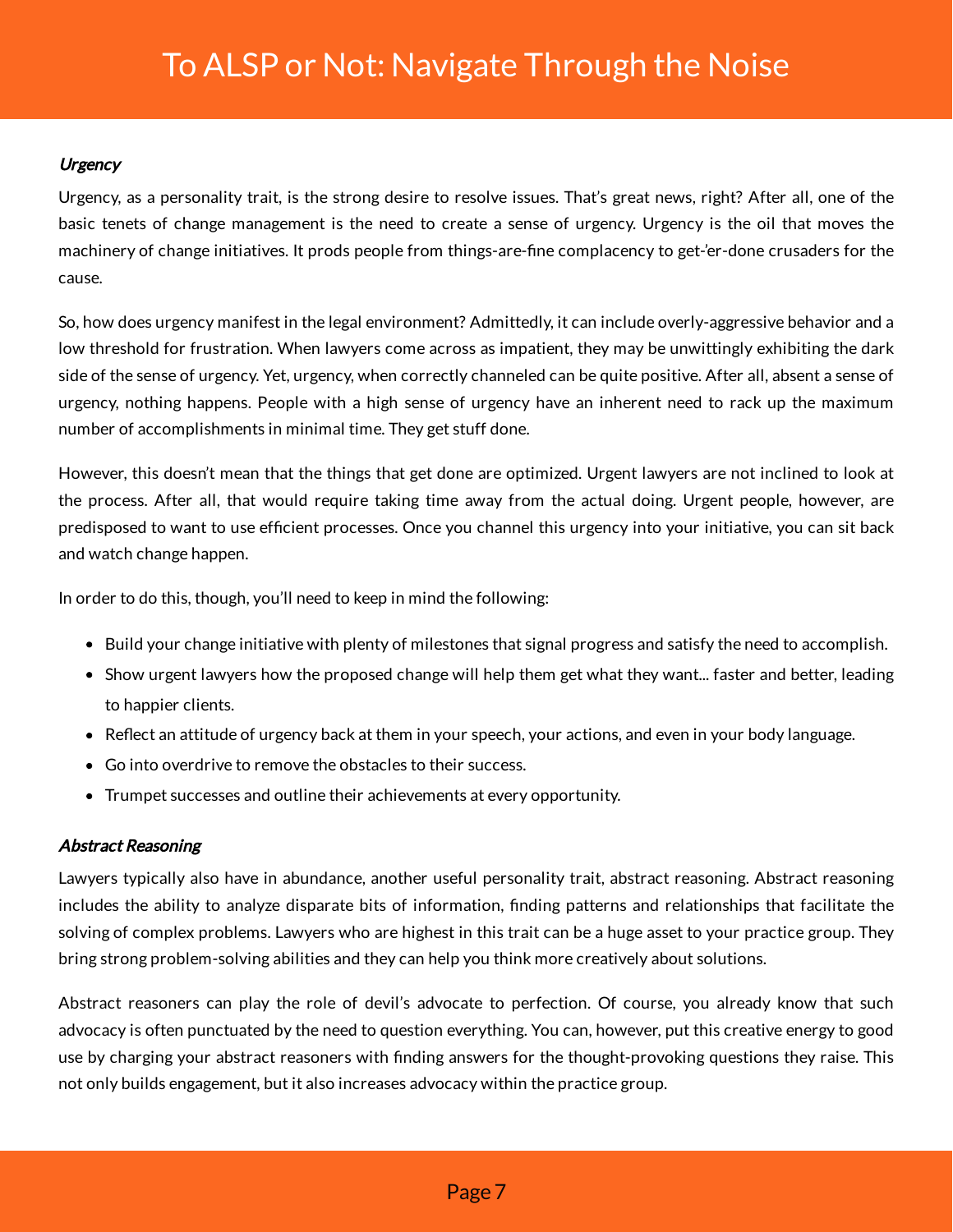Remember that abstract reasoners will not find exciting the step-by-step systems that can be the outcome of a process improvement effort. But also remember that as the once time-sucking routine work becomes increasingly efficient, creative lawyers are afforded more opportunities to do what they do best: practice law.

What will you do to combine what you know about lawyer personalities and the individual practitioners in your firm to put together strategies that resonate with your group?

#### Use What You Know

It's true that many process improvement efforts never gain traction. But the reasons are predictable. You can ignore concerns and anxieties, but that doesn't mean they go away. They simply resurface as the eventual reversion to old behaviors. You will have the greatest chance of success if you give lawyers the opportunity to be heard. This will help you anticipate obstacles along the way.

This isn't unchartered territory for law firms. At the end of the day, it's a matter of tailoring your messages to appeal to your audience. To the extent that you understand your lawyers and what they need to thrive, you can make a difference in your firm's profitability.

### <span id="page-8-0"></span>To ALSP or Not. It's Just Part of the Question

Everything is a process, even, as the pandemic reminds us, hand hygiene. We use a myriad of processes in our work, some good, some not so good. The best processes are efficient, predictable, even lucrative. The worst? They create problems for clients and drain the coffers of law firms.

So when ALSPs spotted the opportunity to do processes better, faster, cheaper, they were ready and willing to profit from the work that law firms often fumble. Even after the inroads made by these legal companies, it can be difficult to get lawyers to put energy toward process improvement.

We've talked about all the hoopla surrounding ALSPs. We discussed how to engage lawyers in process improvement initiatives in their own firms as well as how to use the commonalities identified among lawyer personalities to effect change.

Now we'll consider the moose on the table: Should your firm consider working with an ALSP?

Above all, the choice should be a strategic one. Be wary of any shoot-from-the-hip advice that you really should outsource some element of your business. You must examine holistically your work processes. But before you do anything at all, follow a systematic approach to figure out the best course of action.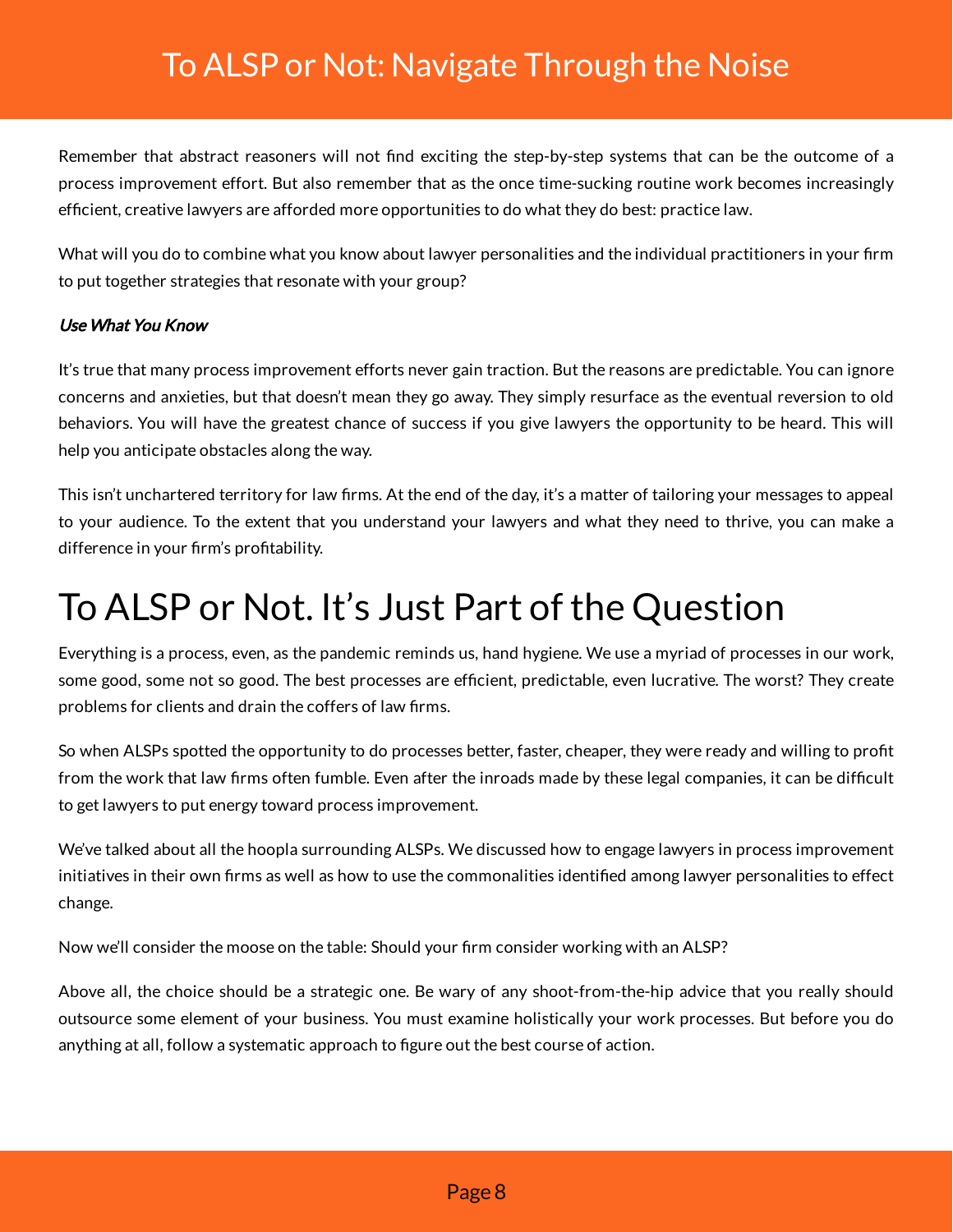#### Know Your Clients

First, start with your clients. Do not assume that you know what your clients really want. If you asked them a year ago, that's old information. If you asked them five years ago, you're clueless. Push down on the answers they give because your client may not actually know the answer themselves.

You may have assumed your clients are concerned with cost, when what they really want is greater predictability or a higher level of consistency in the outcomes. Or perhaps they just want a little more love, i.e., more face time and better communication, regardless of cost.

Run their responses through additional filters. Be sure that the matter teams understand:

- Who do your clients serve, both internally and externally?
- What pressures do they face?
- What are their pain points?
- What are their price points?
- How has the competitive landscape changed?
- What challenges do they anticipate in the future?

#### Analyze Your Processes

You may prefer a root canal over root cause analysis of your process inefficiencies. But do it anyway. If you don't figure out where the profitability leaks are, you could be caught in an endless game of Whac-A-Mole: the problem will eventually resurface. Understand what you do best and what you should outsource so that you can use ALSPs strategically rather than as a bandage.

#### Examine Your Internal Resources

You never want to outsource what you should do in-house. Allocate resources according to your core competencies and your in-house capabilities. If outsourcing undermines your value proposition, you are better served by fixing your internal processes and retaining the work. Make sure that if and when you outsource, you free up your lawyers for the higher value work.

#### Answer the ALSP Question with Care

If you've looked at your processes and decide that you should go with an ALSP after all, carefully select one that will be an extension of your firm. Enlist input from firm partners and trusted advisors. Your goal is to engage the ALSP in a meaningful way. This means, again, do the process work. Both your lawyers and your clients deserve seamless interoperability so that the day-to-day business continues undisturbed.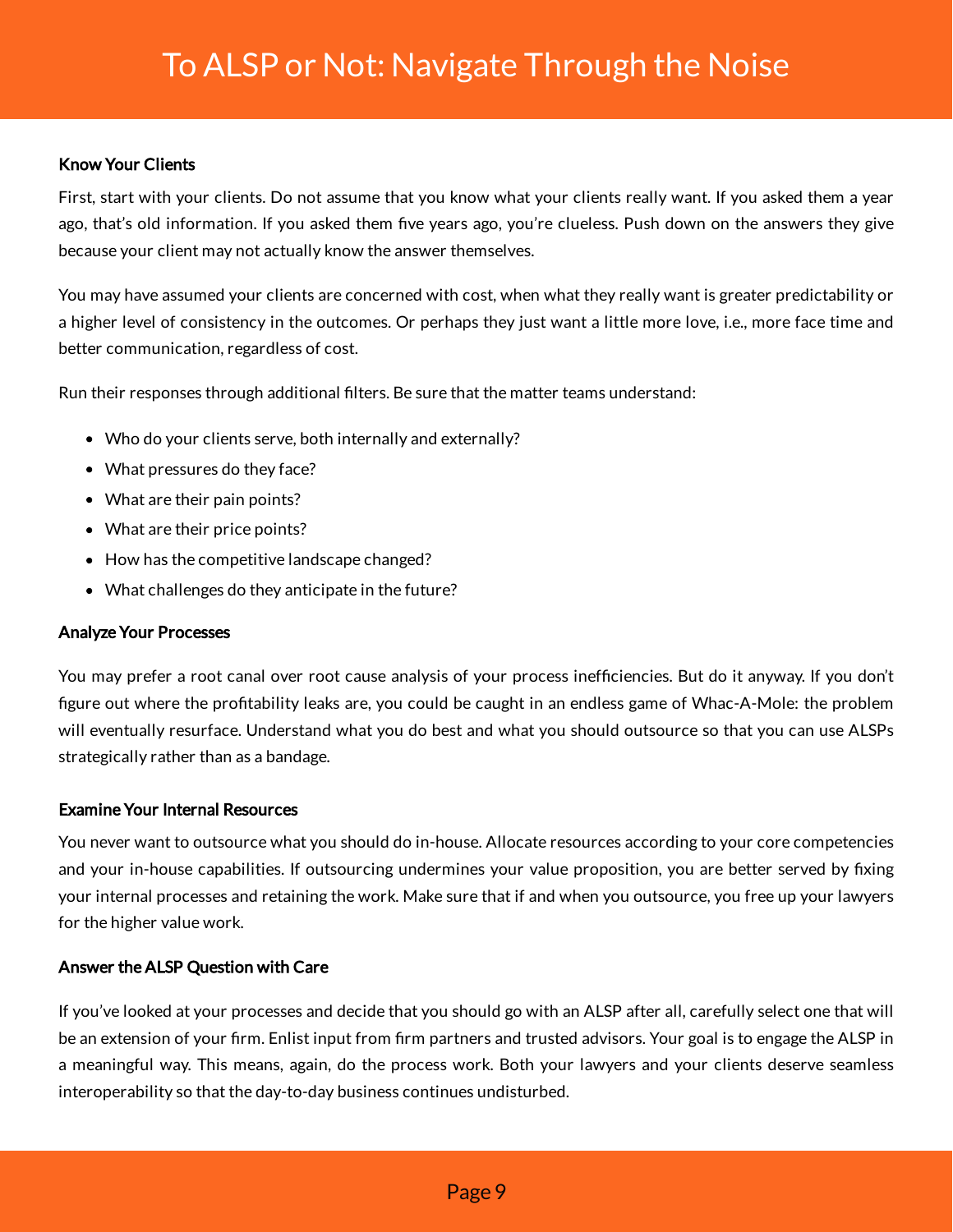#### Don't Relinquish Total Control

You must avoid becoming a casualty of delegation as was the case with the now-defunct LeClairRyan. The law firm gave ALSP, UnitedLex, ["unprecedented](https://richmondbizsense.com/2020/10/29/leclairryan-trustee-sues-law-firms-former-ulx-joint-venture-for-128m/#djPop) control" over much of its legal operations, according to bankruptcy trustee Lynn Tavenner. The already struggling firm became even more so.

Of course, we hope that your firm is not in Chapter 11. However, this example illustrates that even an established ALSP can misinterpret your vision if you over-delegate. You must be involved and you must understand the work and regularly communicate and manage to your expectations.

#### The Final Takeaway

Process work is challenging and they don't teach this stuff in law school. But it's necessary before you outsource work. Bring in objective outside resources, if needed. That odd handful of people who enjoy process work really do love it and will give it the attention it requires.

So, here's the bottom line. Do not outsource to get rid of messy processes that you feel you can no longer control. Rather, outsource only if it helps each matter or client team to:

- Focus on its core business:
- Deliver value to its clients;
- Deliver more for less:
- Reduce risk, where possible;
- Manage capacity amidst rising complexities.

Do your due diligence prior to outsourcing the work, and you will greatly increase your control and your law firm's profitability. And, most importantly, likely enhance your client relationships.